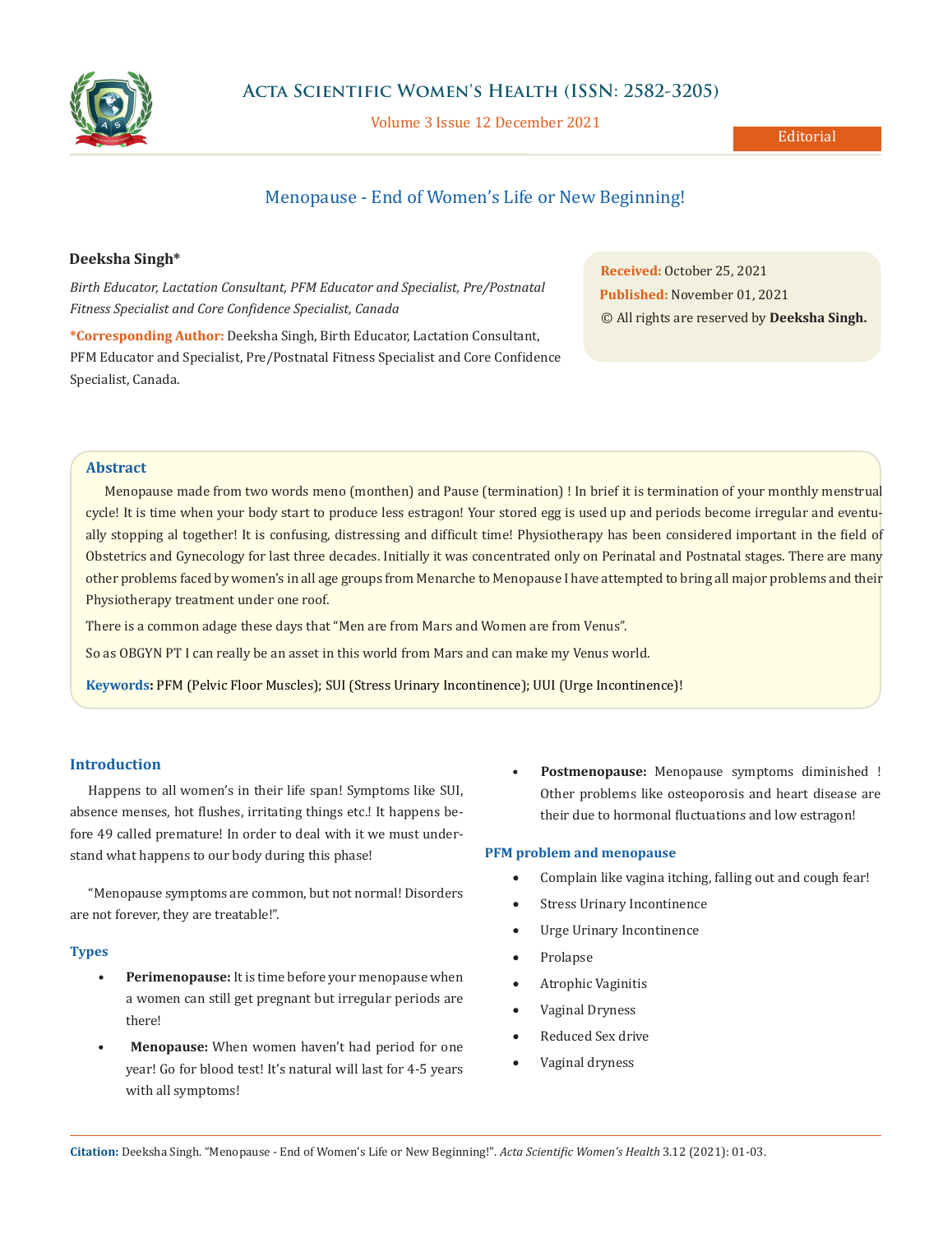- Constipation
- Vaginal tissue thinning
- Cystitis.

## **Other problem associated with menopause**

- • Hot flushes
- Night sweat
- • Insomnia
- Mood swings
- • Joint and muscle stiffness
- Weight gain
- Memory issues.

#### **Quick tips to deal with menopause**

Head: Home exercise and diet plan!

- Don't start your day with caffeine instead have dry fruits!
- • Finish dinner 3 hours before!
- Avoid Long gap between meals!
- Finish your meals just before you are full!
- Have fresh fruit, ghee, chutney daily for vitamin K and B!

#### **Exercise rules**

- • 4S Strength, Stretch, stability and Stamina!
- Progressive overload!
- Kegels Exercise!
- • Yoga like Meditation!

#### **Ways to tackle symptoms of menopause**

- PFM Rehab!
- Lifestyle modifications like cut caffeine, alcohol and do activities!
- Vaginal oestrogen for painful sex or dryness like insert vaginal pessaries or vaginal ring and oestrogen cream with applicator!
- Vaginal lubrication for dryness!
- • Vaginal dilators with lubrication to stretch vaginal muscles!
- Healthy balanced diet full vitamin, protein and minerals!
- Massage therapy!
- Psychological counseling for motivation!

• Hormone Replacement Therapy for treating menopause symptoms inform of tablets, patch or gel!

## **Maintain good relations with new beginning**

- Spend time with your family!
- Acceptance of yourself!
- Follow balanced diet!
- Love yourself!
- Discuss your worries!
- **Exercise Daily!**
- 8 glasses water daily!
- Try out new things!
- Celebrate life!
- Prioritize your life!
- Plan your new beginning and retirement!
- • Have positive attitude towards life!

#### **My advice**

- Never try to be thin!
- Don't go for crash diet!
- • Have daily routine!
- • Enjoy new role and follow your dreams!
- Share your wisdom while taking care of others!
- Try to happy within your body!

# **Conclusion**

Menopause is a phase of women's life span! It's common to have these symptoms but not normal to bear the pain and irritation! So in this details study you will get enough data for menopause and how to deal with it without getting worried! Right approach needed in right time to heal!

"We don't love someone but we love the idea of loving someone"!

So Follow these to feel 16 always women's :

- • Take care of yourself first!
- Wear comfortable clothes!
- • Try walking if can't exercise!
- Practice abdominal breathing!
- • Laugh as much!